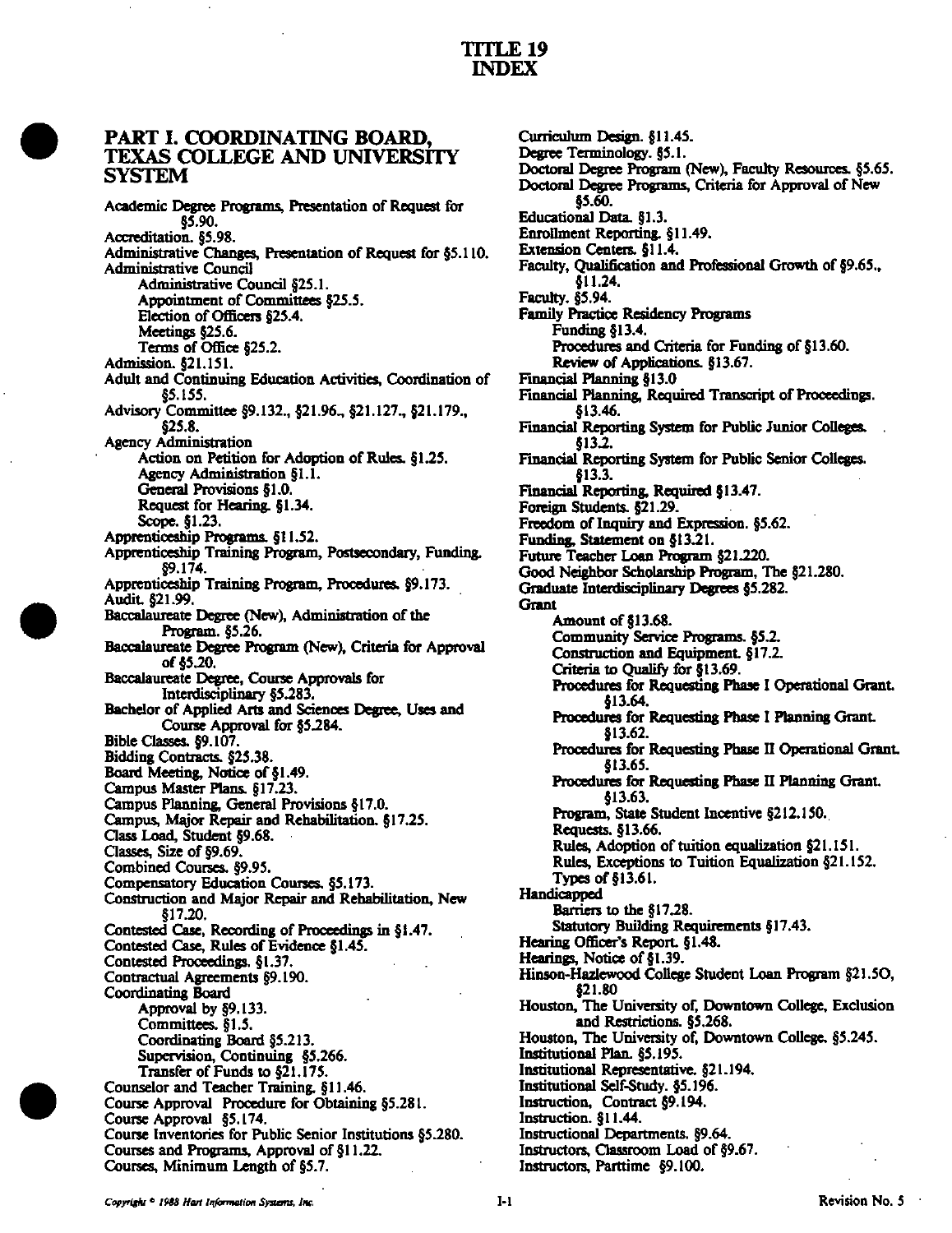Insurance

Administrative costs. §25.17., §25.35. Annual Accounting by Carrier. §25.46. Authorized Carriers. §25.37. Automatic Coverage, \$25.49. Basic Coverage Standards, §25.33. Continuation of Coverage. §25.56. Coverage for Dependents, 825.50. Death Claims. §25.48. Effective Date for Basic Coverages. §25.55. Employer Contribution. §25.52. Exemption from Execution. \$25.47. Existing Institutional Programs, §25.36. Insurance  $$21.91$ . Number of Authorized Carriers. §25.75. Payment of Premiums. §25.51. Selection of Carrier. §25,39. Solicitation Practices. §25.77. Studies, Reports, Records, and Audits. §25.54. Transfer of Carriers. §25.74. Investment of Funds. §21.84. Junior College District Coextensive with an Independent School District. §9.1. Junior College District, Single-County or Joint County §9.3. Junior Colleges Tuition Waivers for Ad Valorem Taxpayers. 821.33. Laboratories. §9.72. Library. §5.95., §9.71., §9.96. Licenses. §1.54. Married Students. §21.23. Master's Degree Programs, Criteria for Approval §§5.41 -5.49 Masters Degree Program (New), Administration of the Program. §5.47. Masters Degree Program (New), Faculty Resources. §5.43. Matching Grants. §21.176. Medical Education, Eligible Institution of §21.255. Military Bases, Degree Programs on, Approval of §5.158. Military Bases. §11.47. Military Personnel and Veterans. §21.24. Music and Art Classes. §9.108. New Colleges. §9.94. New Construction §17.22., §17.24. New Courses or Classes. §9.102. New Plant Start-up and Plant Expansion Training. §11.55. Notice of Consideration of Action. §9.42. Off-Campus Courses, Criteria and Procedures for the Consideration of Upper Level and Graduate 85.152. Off-Campus Educational Subdivisions of Colleges and Universities, §5.244. Off-Campus Educational Units of Public Senior Colleges and Universities §5.240. Off-Campus Instructional Activities. §11.54. Off-Campus Operations. §5.222. Off-Campus and Out-of-District Instruction for Public Colleges and Universities, Approval of §5.150. Off-Campus by Senior Institutions and Out-of-District by Community Junior Colleges and Technical Institutes, Courses Proposed §5.154. Open Meetings. §25.15. Open Records Act, Administration of §1.70. Open Records. §25.16. Out-of-District Courses. §9.99. Out-of-State Classes, Approval of §5.157.

Partnership Agreements Between Community/Junior Colleges and Upper-Level Universities or Centers **89 130.** Paul Douglas Teacher Scholarship Program \$521.301 -21.324 Petition for Adoption of Rules. §1.24. Physical Education Classes. §9.106. Physical Facilities, §5.25., §5.70. Physician Student Loan Repayment Program, The §21.250 Plant and General Facilities. §9.73., §11.25. Postsecondary Apprenticeship Training Program §9.170. Postsecondary Technical-Vocational Adult Course Approval, §11.51. Postsecondary Technical-Vocational Program Approval. \$11.50. Private Degree-Granting Institutions Operating in Texas \$5.210. Program Development General Provisions §5.0 Procedures, §5.265. Specific Steps for Implementation. §5.46., §5.73. Program Evaluation Standards, §5.72. Program Proposals, Procedures for Evaluation of §5.134. Programs in Senior Institutions, Criteria for Approval of \$5.133. Project Approval, Application for §17.42. Proposals from Senior Institutions, Circumstances for Consideration of §5.132. Proposed Program, Description of §5.92., §5.97., §5.100. Proposed Rules, Notice of §1.27. Protest, Notice of §9.44. Public Community Colleges, Approval of Academic Courses \$5.170. Public Information, Application for §1.73. **Public Junior Colleges** Action by the Board. §9.27., §9.238. Conduct of Local Survey. §9.23., §9.234. Contact with Coordinating Board., §9.22., §9.233. Eligibility of Students, §11.43. Local Financial Support. §9.70. Procedures to be Followed in the Creation of Provisions Applicable to Each Type of District. §9.5. Records and Reports. §9.110. Resubmissions of Applications. §9.28. State Funding. §9.136. Student Activities and Services. §11.26. Public Participation on Proposed Rules. §1.28. **Public Records** Availability of Records. §1.72. Compliance with Request. §1.74. Cost of Copies of §1.75. Custodian of §1.71. Real Property Acquisition, Application for Approval of \$17.65. Real Property Costing Less than \$10,000. §17.62. Registration for Agents of Nonexempt Institutions §5.217. Reinsurance. §25.45. Religious Holy Days, Student Absences on §5.5. **Residence Status** Student Responsibilities. §21.30. Minors and Dependents. §21.21. Residence of Individuals Over 18. §21.22. Responsibilities of the Public Institutions of Higher Education. §21.34.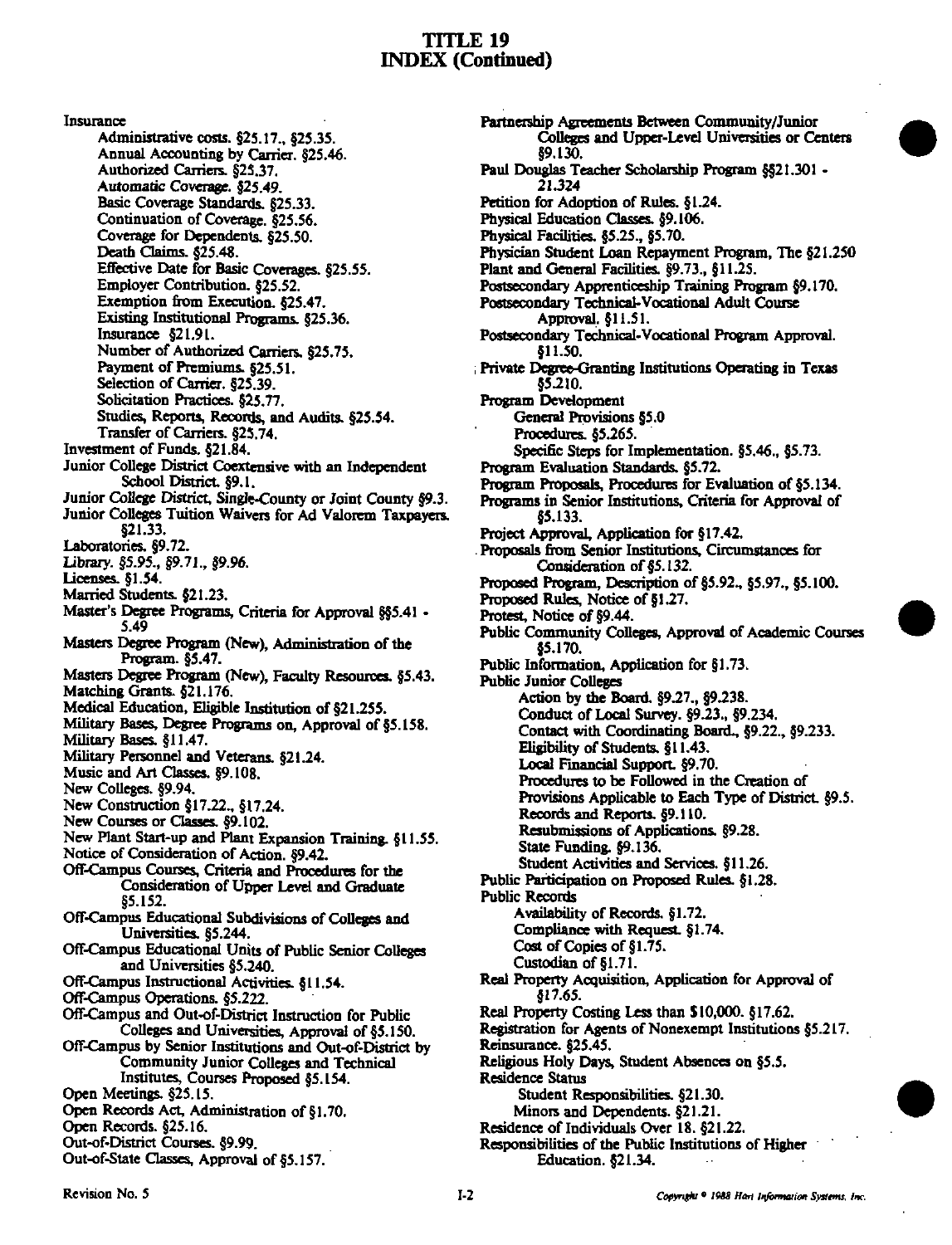Retirement Annuity Program, Auditing Procedures. §25.78. Annuity Programs, Administration of §25,70 Change of Carriers and Salary Reduction Agreements. §25.76. Program Eligibility, Optional §1.6. Revenue Bonds, Application for Approval of §13.44. Rules of Order. §1.4. Salaries and Tenure. §9.66. **Scholarships** Administration. §21.282. Conditions. §21.316. Criteria for Selecting Scholars. §21.308. Eligible Institutions of Higher Education. §21.306. Notification of Availability of Congressional Teacher Scholarship. §21.312. Payments to Students. §21.200. Provisions for Disability and Death. §21.324. Recipients, Academic §21.27. Selection Procedures. §21.288. §21.305. State Reimbursement, Reporting for §9.103. Student Loans Administration. §21.51., §21.81. Amount of Loan. §21.87., §21.198., §21.229. Borrower Information. §21.59. CanceUation of Loans. §21.95., §21.205. Certification and Disbursement Procedures. §21.178., §21.126. Contracts. §21.97. Deceased or Disabled Borrowers. §21.63. Deferments. §21.322. Disbursements to Students. §21.60. Dissemination of Information. §21.263, Eligible Institutions. §21.55., §21.226. Eligible Lender. §21.256. Eligible Physician. §21.257. Eligible Students. §21.125., Enforcement of CoUection. §21.65., §21.93., §21.207., §21.241., §21.323. Expenditure of Funds. §21.313. Governing Provisions of Loans. §21.54. Institutional Refunds to Student Borrowers. §21.94. Interest. §21.62., §21.90., §21.203.. §21.237., §21.319. Umits. §21.57. Penalties. §21.32. Period of Loans. §21.202.. §21.318,. §21.236. Preloan Interview. §21.233. Priorities of Application Acceptance. §21.260. Procedures for Reclassification. §21.31. Qualifications for Loans. §21.56., §21.86., §21.196.. §21.227. Repayment, (Qualifications for §21.259. Term of Loans. §21.89. Student Records, Identification of §21.58. Student Services §21.0. TSA Eligibility Standards. §25.73. Taxing Authority, Required §9.31. Teacher Education Loans AUocation of Funds. §21.197. Notification of Availability of §21.199. Program. Administration. §21.192. Teacheis, Professors, and their Dependents. §21.25. Teaching Loads of Faculty. §5.66. Teaching or Research Assistants. §21.26. Technical Courses. §9.109.

Technical and Vocational Program Development Procedures. §9.154. Telecommunications Instruction, Statewide Review. §5.197. Instructional, Scope and Purpose, §5.191. Standards and Conditions. §5.194. Texas Pubtic Education Grants Program, Review of Guidelines. §21.174. Texas Public Educational Grants Program. §21.170 Texas Register, Filing of Documents §1.33. Texas State Technological Institute Admission. §11.23. Campuses. §11.3. Eligibility of Students. §9.92. Funding. §11.6. Purpose and Authority §11.0. Research and Studies. §11.48. Transfer Curricula for Public Junior/Community Colleges. §5.4. Tuition Reciprocity with Bordering States. §21.28. Tuition Revenue Bonds and Pledge, Approval of §13.40. Uncontested Proceedings. §1.38. Union Junior College District. §9.2. Unique Need Courses. §5.172.

## PART II. TEXAS EDUCATION AGENCY

Academic Achievement Record (Transcript). §75.153. Academic Specialization, Areas of §141.83, Accreditation Principle L §97.21. Principle D. §97.22. Principle III. §97.23. Principle IV. §97.24. Principle IX. §97.29. Principle V. §97.25. Principle VI. §97.26. Principle VII. §97.27. Principle VIII. §97.28. Principle X. §97.30. Purpose of §97.1. Required. §105.391. of Schools. §61.169. Accredited and Nonaccredited Courses. §69.101. Accrediting Institutional and Special Schools, Principles and Standards for §97.161. Administrator Certificates, Requirements for Professional §]41J47. Administrators, General Requirements. §137.383. Adult Education Advisory Committee. §89.72. Definition and Purpose. §89.131. Educational Services for Adults. §89.71. Plan for Implementing House BiU 147, 63rd Legislature, Adult Education. §89.293. Policy. §89.111. Programs in Texas, Operating Guide for §89.295. Retesting. §89.115. Training in General §89.70. for Specified Adult Populations §89.90. Advanced Academic Training. §149,81, Advanced High School Program. §75.152. Advanced Placement Examinations. §75,172. Advisory Groups, Compensation. §161.4, Advisory Groups. §161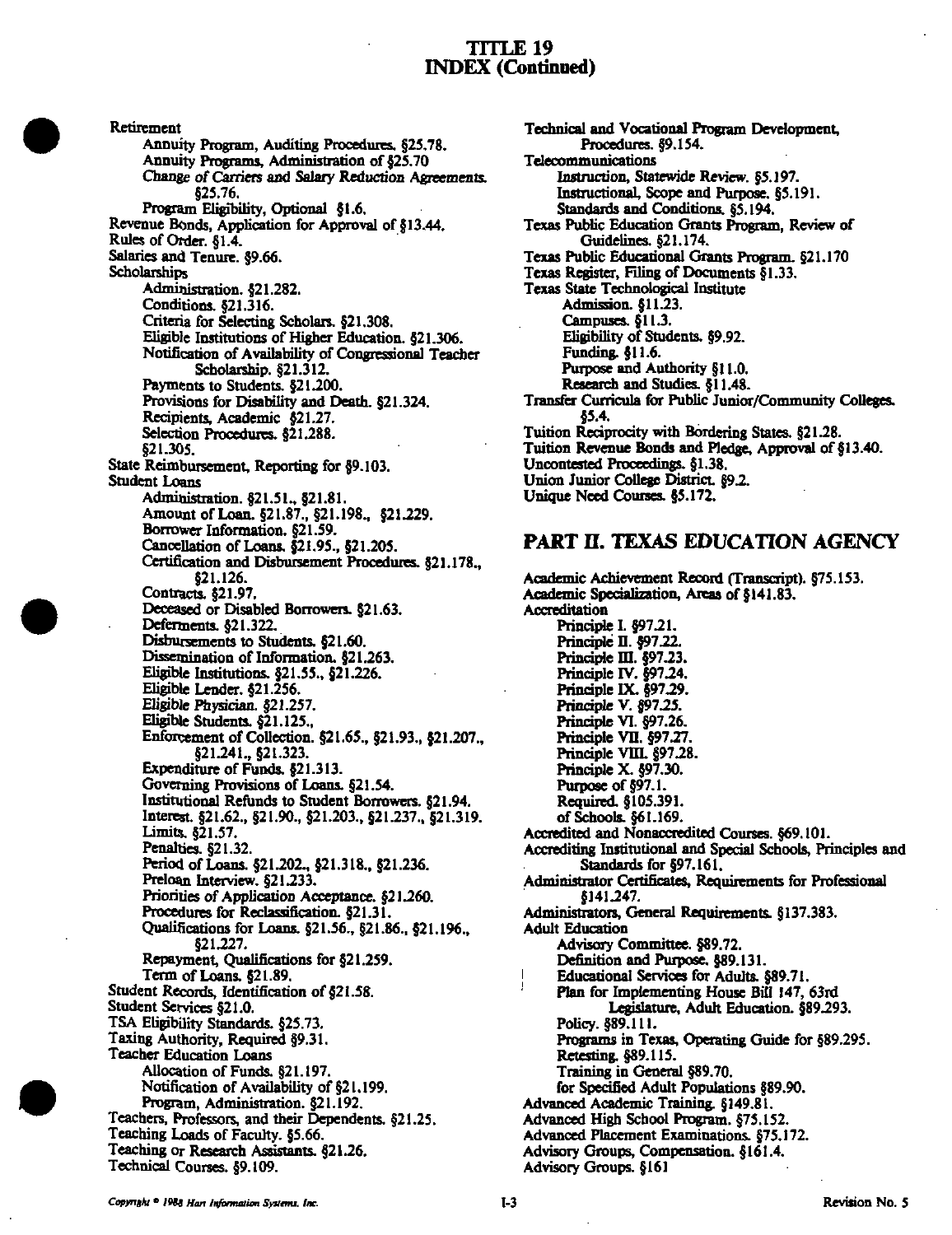Affirmative Action Program and Plan for Equal Employment Opportunity. §29.23. Agriculture Faculty, Additional Requirements for §137.314. Agriculture and Agribusiness Education. §75.82. Aide I, Requirements for §141.363. Aide II, Requirements for §141.364. Aide III, Requirements for §141.365. All-Level Certificate, Requirements for Professional 8141.142. All-Level Certificate. Requirements for Provisional  $$141.141.$ Alternative Certification of Teachers §141.481. Assignment of Personnel §143.0. Athletes. §61.111. Attendance Accounting for State Funding Purposes. §129.61. Attendance §61.60. Average Daily §105.20. Improvement §85,140. Services. §85.141. Audiotape, Reproduction of Textbooks on §81.179. Award of Credit, Grades 9-12. §75.169. Basic Skills Tests Required for Admission to Teacher Education Programs §141.430. Basic Skills, Test of §141.434. **Bilingual Education** Allotment. §77.362. Bilingual Education §141.216. Classes, Textbooks §81.200. Eligible Handicapped Students. §77.357. Other Special Language Programs §77.350. Participation of Nonlimited English Proficiency Students. §77.358. Policy. §77.351. Program and Fiscal Accountability. §81.222. Programs, Teachers for §141.44. Selection of Students. §77.393. Special Language Programs, Required §77.352. Staffing and Staff Development. §77.361. Textbook Adoptions. §81.177., §81.202. Training Institutes. §77.372. Blind and Visually Handicapped Teachers, Textbooks for §81.176. Budgeting, Accounting and Auditing Advisory Committee for §109.40. Annual Audit Plan, §109.22. Internal Audits and Reviews. §109.23. Purpose and Responsibilities. §109.41. Business Education. §75.49., §75.70. Career Education §93.100 Career Education, Pilot and Demonstration Programs in  $$77.25.$ Central Texas Education Agency §53.75. Civil Rights Act, Compliance with §29.80. Commercial Transportation. §85.185. Commissioner of Education, Committees Advisory to the \$161.3. Commissioner of Education, Report of the §81.127. Common School Districts. §61.272. Community Education §77.430. Community Schools. §77.431.

Compensatory Education Compensatory Education §89.130. ESEA Title 1 §89.164., §105.433. Funding for §105.430. Personnel for §89.180. Planning and Evaluation. §89.134. Program Responsibility. §89.162. Program §89.160. Resolution of Complaints. §89.136. Schedule for Implementation. §75.161. Student Eligibility. §89.133. Competitive Athletics During the School Day. §97.115. Comprehensive Instruction, Program Elements. §77.21. **Compulsory Attendance** Recognition for §65.2. Student §129.20. Compulsory Attendance §61.62. Computer Science. §75.123. Computer Services to School Districts, Provision of §53.70. Consumer and Homemaking Education. §75.83. Content Courses Required. §137.312. Contested Cases, Administrative Finality. §137.176. Contested Cases, Admissibility in General. §137.140. Cooperative Programs, §137.339. Corrected Certificates. §141.326. Correspondence Courses. §75.163. Counselor Certificates, Requirements for Professional §141.241. Counselor. §137.402. County-Available School Fund §105.150 Courses for Local Credit Only. §75.165. Credit by Examination. §75.166. Credits by Transfer, Extension Study, or Correspondence. \$137,338. Crime and Narcotics Advisory Commission. §77.412. Curriculum Health §75.26. Philosophy of the State Board of Education Relating to the \$75.1. Dates of Certificates and Permit Issuance. §141.24. Deaf and/or Severely Hard of Hearing Certificate, Requirements for Provisional §141.163. Deaf, Allocations for the Regional Day School Program for the §105.54. Deaf, Countywide Day School for the §105.53. Developmental Leave. §145.45. Discipline Law, and Order. §61.71. Management Programs. §133.22. District Administrators, Standards for Inservice Training in Instructional Leadership for §149.24. Driver Education Administration and Supervision. §77.471. Control of Standards. §77.479. Course Records, §77,477. Course Requirements. §77.474. Driver Education §75.121., §105.311., §141.214. Procedures for Student Certification. §77.480. Scheduling. §77.475. Early Childhood Education Establishment and Approval of Programs. §89.55. Policy and Procedure, §89.31. Programs, Implementation of §89.31 Programs, Provision for §89.21. as a Part of the Educational Program §89.20.

for Handicapped Children. §141.215.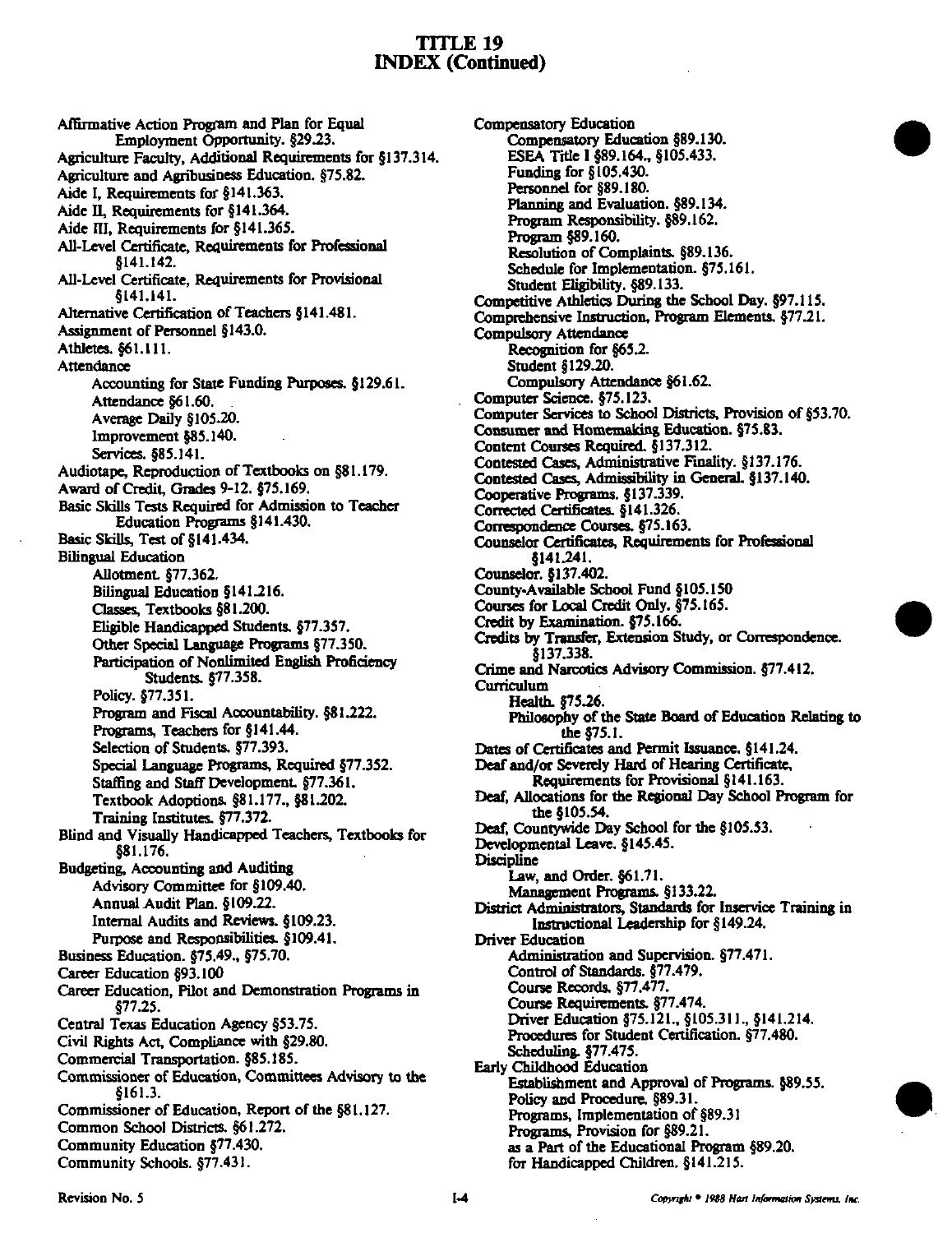Early Childhood Intervention Programs for Developmentally Delayed Children. §89.258. Econometric Model, Specifications for §105.461. Economics, with Emphasis on the Free Enterprise System and its Benefits (One-Half Unit). §75.69. Education Personnel Development §149.0. Education Personnel Development, Purpose of Program. §149.1. Educational Aid for Teachers: Designation of Areas and Fields of Acute Teacher Shortage. §149.3. Educational Development, Issuance of the Certificate. 889.118 Educationally Disadvantaged, Support for §105.312. Elementary Certificate, Professional Requirements, §141.82. Elementary Certificate, Provisional Requirements §141.81. Elementary Curriculum §75.141. Emergency Teaching Permits, Special Assignment Permits, and Temporary Classroom Assignment Permits §141.290. Emergency Teaching Permits: Requirements and Procedures. §141.294. Employment Consultation. §145.41. Employment Contracts. §145.42. Energy and Environmental Education §93.1. English Language Arts. §75.22., §75.41. English as a Second Language. §141.217. Equalization Aid for Program Enrichment §105.371 Essential Elements for English Language Arts; Other Languages; Mathematics; Science; Health; Physical **Education**; Fine Essential Elements— Grades Nine-Twelve §75.60. Essential Elements- Grades Seven-Eight §75.40. Essential Elements- Kindergarten-Grade Six §75.20. Evidence of Educational Attainment. §121.14. Exchange Allowances Collection. §81.134. Exchange Teachers. §141.43. Exit Level Requirements. §101.2. Experimental Courses, Magnet Programs, and Alternative School Programs. §75.164. Expulsion. §133.27 Extracurricular Activities §169.1. Facilities; Classes. §77.359. Faculty Load. §137.334. Faculty. §137.333. Federal Agreements, Exclusive Authority Regarding §29.22. **Federal Funds** Delegation of Authority. §113.45. Formula for the Distribution of §78.4. to Support Public Education in Texas §113.0. Federal Programs, Complaint Procedures for §113.40. Federal Programs, Participation in §65.3. Federal Regulations and State Law Advisory Committees. §89.244. Age-ranges for Student Eligibility. §89.220. Clarification of Provisions in §89.210. Intermediate Educational Units. §89.212 Local District Procedures Required. §89.224. Related Services Personnel. §89.215. Federal/State Relations Commission. §165.3. Fees §69.128. Fees for Testing. §141.433. Field Audits and Reviews. §109.24. Field Audits by the Texas Education Agency §109.20. Field Experiences §137.251. Field Testing. §81.123.

Financial Accounting. §109.1. Fine Arts. §75.28., §75.47., §75.67. Fixed Income Transactions, Brokerage Firms for §33.50. Foundation Entitlement to Districts §105.211 **Foundation School Program** Adjustment of Payments §105.330. Allocation of Operating Cost §105.110. Allocation of Personnel Units §105.40. Approved Transfer Pupils. §105.24. Basic Allocation. §105.41. Categorical Program Aid §105.310. Determination of Allocation. §105.271. Determination of Allocation. §105.371. Determination of Allocation. §105.211. Goal. §105.1. Local District Policy Required. §105.252. Minimum Salary Schedule. §105.92. Purpose of §105.0. Salaries, Policy. §105.91. Salary Schedule §105.90. Free Attendance in General. §129.1. Gifted and Talented Student Allotment. §89.56. Gifted and Talented Students, Student Participants. §89.53. Gifts of Textbooks. §81.174. Good Neighbor Scholarship Program §77.390. Grade Designation. §81.73. Grade Level Advancement and Course Credit. §75.193. Grading and Reporting Requirements. §75.191. Graduate Programs, Administration of Programs. §137.343. Graduate Student Load. §137.342. Graduates from Texas Colleges and Universities. §141.22. Graduation Requirements §75.150. Guidance Services §85.0. Handicapped Student Eligibility. §85.172. Handicapped Students, Contracting for Educational Placements for §89.227. Handicapped Students, Discipline of §133.28. Handicapped Students. §89.211. Handicapped, Comprehensive Services for the Visually §89.254. Handicapped, Pupils Physically and/or Mentally §129.3. Handicapped, Testing the §89.116. Health Occupations Education. §75.84. Health Services Program. §85.41. Health §75.45., §75.65. Health and Safety §61.90. **Hearings and Appeals** Dismissal. §157.74. Filing of Documents. §157.11. Petition for Review. §157.44. Request for Hearing. §157.94. High School Credit for College Courses. §75.167. High School Graduation Requirements. §75.151. Holidays. §61.162. Home Economics Education, Occupational §75.87. Home Language Survey. §77.354. Home/School Coordination Services In-Service Education §149.20. Incentive Aid Payments to Districts. §105.231. Independent School Districts. §61.273. Individual Educational Plan (IEP), Content of the §89.223. Industrial Arts Education. §75.85. Inservice Education, General Provisions for §149.21. Instructional Arrangements and Settings. §89.242. Instructional Development §93.0. Instructional Resources, Provision for §81.1.

Financial Accounting Manual §109.61.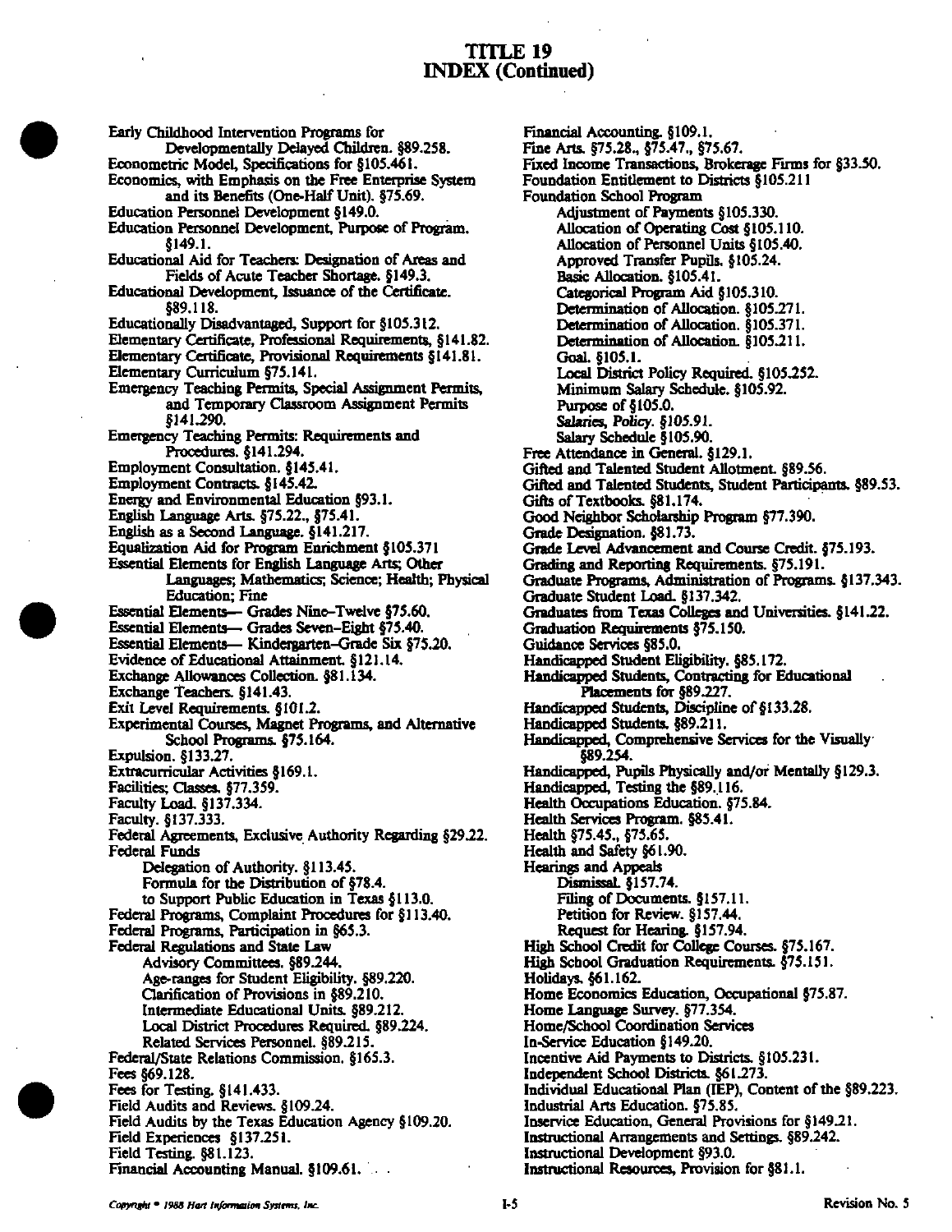Instructor Hours, Class Size, and Age Level. §77.476. Insurance Premiums from Transportation Funds, Payment of §85.215. Insurance §61.110. Interagency Contracts §125.0. Junior High and High School Certificates §141.100. Kindergarten. §129.2., §141.212. Language Proficiency Assessment Committee. §77.355. Learning Disabled Students §89.234. Learning Resources Endorsement, Provisional §141.248. Learning Resources Specialist Certificate, Requirements for Professional §141.245. Learning Resources Specialist, §137.406. Leave of Absence for Temporary Disability. §145.46. Library Media Programs, Requirements for §81.241. Licensed Vocational Nursing (LVN) Programs in Secondary Schools, Funding of §78.144. Local Control. §33.3. Marketing and Distributive Education. §75.86. Married Pupils §133.60. Master's Degree, Program Requirements for §137.337. Mathematics. §75.24., §75.43., §75.63. Media Service Program of the Education Service Centers §81.41 Media Services for Public Schools. §81.42. Migrant Education Program §89.330. Migrant Education, Program Scope. §89.333. Migrant Education, State Parent Advisory Council for §89.334. Migrant Program, ESEA Title I §105.434. Migrant, ESEA Title I §89.165. Military Leave of Absence. §145.47. Mineral Leases by School Districts §61.270. Multi-Regional Processing Center (MRPC) Management Committees. §53.73. Multicultural Education §77.330. Multidistrict Services Sources. §81.25. Neglected and Delinquent Children, Programs for §89.173. Newspapers in the High School Program. §81.261. Non Public Schools, §97.7. Nonbiased Pupil Appraisal Procedures §29.120. Noncertified Instructor's Permit. §141.300. Nonpublic Elementary and Secondary Schools Occupational Education and Technology §78.0. Occupational Education for Public School Students by Contract. §78.21. Occupational Orientation, \$75,88. Official Testing Centers. §89.112. Paraprofessional Certification §141.360. Parent Participation in Admission, Review, and Dismissal Committee Meetings. §89.222. Parental Authority and Responsibility. §77.360. Performance Report. §77.366. Permanent School Fund, Goal and Objectives for the §33. Permission for Enrollment. §61.61. Permissive Attendance. §61.104. Permissive Pupil Attendance §129.40. Personnel Development, Appraisel of Certified Personnel §149.40. Personnel Development, Comprehensive System of §89.226. Personnel Health, Safety, and Well-Being. §61.144. Personnel Records §§121.11 - 121.16 Personnel Relationship §61.140 Physical Education. §75.27., §75.46., 75.66. Physiology and Hygiene. §133.101. Pilot Programs. §77.364.

Pregnant Students, Provision for §61.102. Prekindergarten Education. §75.21. Preschool, Summer School, and Extended Time Programs. §77.363. Professional Administrator's Certificates. §137.391. Professional Certificates, Programs for §137.50. Professional Environment §145.0. Program Content; Method of Instruction. §77.353. Program(s) of Preparation. §137.304. Prohibited Pupil Participation. §133.121. Promotion and Course Credit. §75.192. Proprietary School Advisory Commission. §69.2. **Proprietary Schools** Admissibility in General. §69.52. Certification and Regulation of §69.1. Guidelines §69.121. Minimum Standards for Operation of §69.127. Veterans Education §69.0. Provisional Certificate for Teachers of Young Children 8141.61. Psychological Services Program, Provision of Services. \$85.91. Public Access to Information. §89.135. Public Hearing, Procedures for §173.25. Public Information §29.100. Public School Finance, Contracts. §121.15. Public School Finance, Personnel §121.0. Pupil Organizations §133.120. Pupil Organizations §61.80. Pupil-School Relations §133.0. Pupil-School Relations, Rights. §133.61. Pupils from Other States §61.210. ROTC. §75.122. Reading Specialist Certificate (All-Level) §141.243. Reading Specialist. §137.405. Record of Certificates §141.340. Records and Audits. §105.331. Regional Day School Program for the Deaf. §89.237. Regional Education Service Center Accountability Requirements. §53.24. Fiscal Records and Accounting. §53.23. Location of Centers. §53.3. Regional Education Service Center §89.256. Responsibility of §61.292. Special Education Programs. §89.238. Staff. §53.22. Regional Education Services, Basic Financial Support for \$105.291. Regional Media Services Funding. §105.292. Regional Services, Commissioner's Advisory Council for \$53.74. Rehabilitation Districts. §105.50. Remedial or Compensatory Instruction. (also see Compensatory) §75.174. Report Cards or Records, Pupil's §133.40. Reprimand, Suspension, Cancellation, and Reinstatement of Certificates §141.320. Resident Pupil. §105.23. Sale of Equipment. §85.213. Sample Copies of Textbooks §81.152. Scholarships, Establishment of Good Neighbor Scholarships. §77.391. Scholarships, Nomination of Students. §77.392. Scholarships, Notification of Award. §77.394. Scholastic and Behavioral Conduct of Pupils §133.20.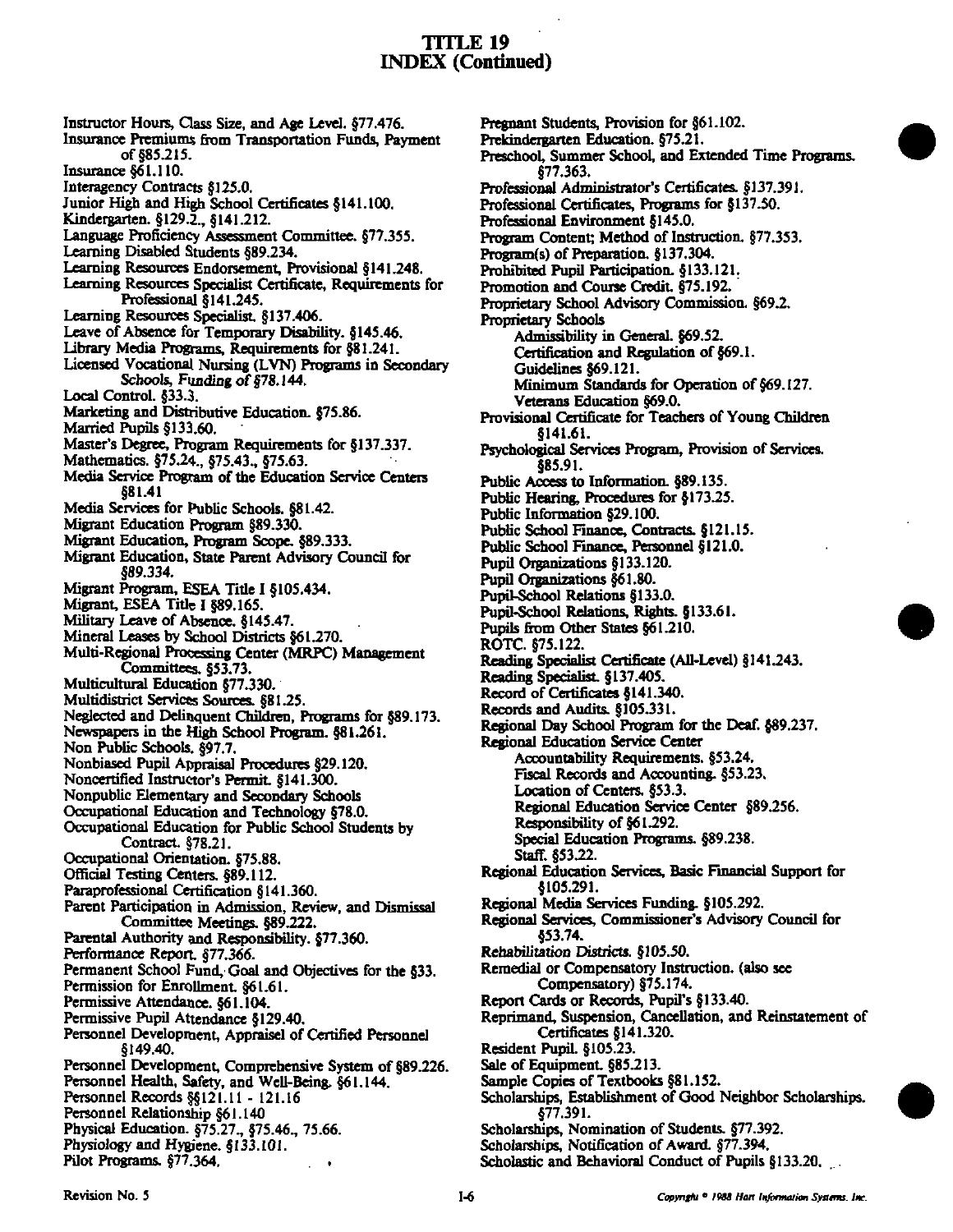School Administrators, Preparation and Certification of §137,390, School Bus Driver's Driving Record Evaluation, Revised §85.232. School Bus Driver's Training in Texas, Program Handbook<br>and Instructional Guide for §85.231. and Instructional Guide for §85.231. School Buses, Operation of §85.214. School District Annual Performance Report. §61.2. Application of Tort Claims Act to §61.173. Bonds, Guarantee Program for §33.62, Closing or Consolidation §29.40, CoUection of Student Fees. §61.122. Consultation with Teachers. §61.146. Creation, Alteration, and Abolition §61.40. Data Submission to the Texas Education Agency. §41.61. Fiscal Responsibility. §61.191. Hardship. §75.171. Hearings Before Local Boards §61.230. Policy on Grading, Promotion, Retention, Remediation, and Placement. §75.170. Procedure for Hearings Before Local Governing Boards. §61.231. Records and Reports. §61.163. Responsibilities and Powers for Finance §61.190. Responsibilities and Powers for Operation §61.160. Salaries. §61.142. School District §61.0. Student Relationships §61.50. Textbook Handling Expenses. §81.155. School Lunch Program §85.110. School Nurse Certificate, Provisional §141.249. School Nurse. §137.404. School Plant §61.167. School Psychological Services §85.90. School Psychologist (Special Education). §137.426. School Volunteer Program §61.290. School Year §105.70. School-Community Guidance Centers. §85.22. Science §75.25., §75.44., §75.64. Secondary Curriculum, Description §75.142. Secondary Provisional Certificates §137.283. Secret Societies, Prohibition of §61.81. Secretary I, Requirements §141.366. Secretary II, Requirements §141,367. Secretary III. Requirements §141.368. Security and Confidentiality, §101.4. Sick Leave, Policy. §105.251. Sick Leave, Recording §105,255. Social Promotion, Promotion and Alternatives to §75.190. Social Studies, Texas and United States History. §75.29., §75.48., §75.68. Sparse Area Provision §105.42. Special Assignment Permits: Application Procedures. §141.298. Spedal Assignment Pennits: General Provisions. §141.296.

Special Education Associate School Psychologist §137.427. Budgeting, Accounting, and Auditing for §89.255. Certificates, Requirements for Professional §141.246. Certificates, Requirements for §141.160 Certificates. §137.555. Oasses, Textbooks for §81.178. Cooperatives. §89.236. Counselor. §137.424. Educational Diagnostician §137.425. Funding (General). §89.250. Funds, AUowable Expenditures with State §89.252. Paraprofessional Personnel. §89.216. Personnel, Qualifications of §89.213. Personnd. §89.251. Professional Support Personnel. §89.214. Special Education §141.213. Students in Regular Education Programs §89.218. Supervisor. §137.422. Vishing Teacher. §137.423. Special Populations Individual Assessment §89.152. Programs. §75.4. Providing for §89.1. Special Programs, Scope and Applicability. §89.201. Speech and Hearing Therapy Certificate §141.162. State Available School Fund §105.150 State Board for Vocational Education. §78.1. State Board of Education Accountability. §33.6. Advisory Sources for Policies. §33.2. Appeals to the §157.70. Approval, Items Requiring §33.53. Cash Management §33.51. Compliance with Legislation. §33.1. Internal Operations §49.0. Investment Authority. §33.41. State Commissioner of Education §41.0. State Compensatory Education Allotment §89.191, State Department of Education §45.0. State Textbook Committee Report of the §81.126. Appointment and Qualifications. §81.107. Student Absences for Extracurricular or Other Activities. §97.113. Student Assessment of Basic Skills §101.1 Student Attendance §129.0. Student Health, Safety, and Well-Being. §61.91. Student Services, Provision of Services. §85.21. Student Transfers. §77.396. Student-Teacher Ratios. §105.392. Summer School Pilot Programs. §77.22. Program, Requirements for §97.119. Programs. §75.168. Summer and After-School Instructional Programs for Science and Mathematics §77.24. Supervisor Certificates, Requirements §141.242. Support Services. §89.154. Surrogate Parents. §89.230. Suspension of Students: Removal to Alternative Education Programs. §133.26. Teacher Appraisal Procedures. §149.43. Teacher Career Ladder §149.71 Teacher Certificate—AU Level. §137.554. Teacher Certificate—Elementary. §137.552.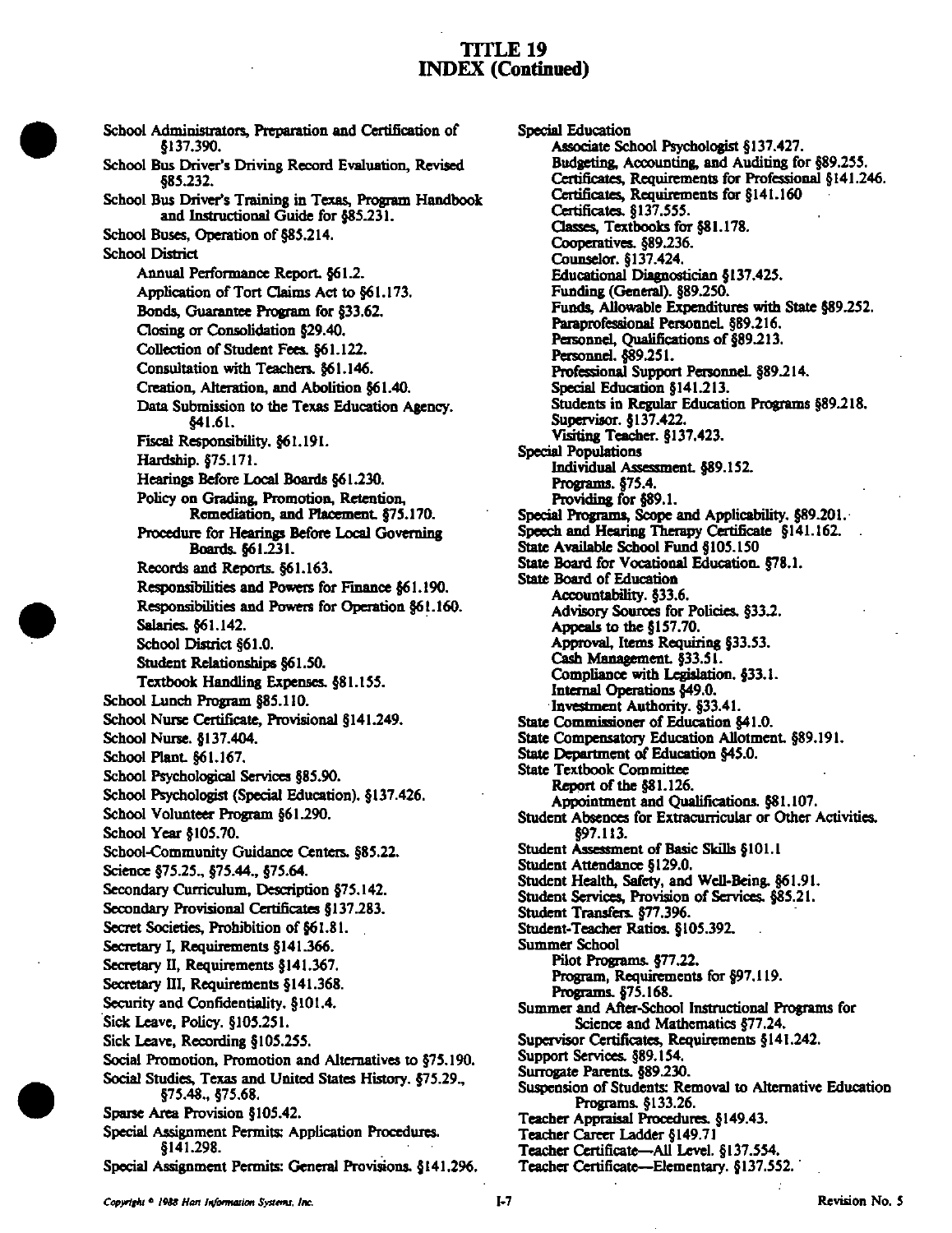Teacher Certificate—Secondary. §137.553. Teacher Certification Certificate Issuance Procedures §141.20. Certificate for Teacher of Young Children, Ages Three Through Eight §141.60. Classes of Certificates. §141.2. Conversion of Certificates. §141.274. Duplicate Certificates. §141.23. Elementary Certificate §141.80 Bementary Provisional Certificates (Grades One-Eight). §137.281. Expired Out-of-State (Certificates; Degreed Noncertified Applicants. §141.186. Fees for §141.25. Initial Certification Examinations. §141.441. Length of Contracts. §145.43. Minimum Residence. §137.340. Presentation of Records; Retention of Records. §141.341. Procedure for Reprimand. §141.324. Required Examinations for Certification of Educators in Texas. §141.182. Standards for Driver Education. §137.295. Standards in Special Education. §137.294. for Special Service Positions §141.240. Teacher Education Admission. §137.335. Annual Performance Report §137.69. Application Procedures for Candidate. §137.302. Application for Approval. §137.63. Candidacy, §137.336. Composition of Commission. §137.23. Deferred Status. §137.67. Initial Application for Approval. §137.71. Institutional Appraisal and Evaluation. §137.303. Institutions, Applicable Standards for Approval of §137.192. Institutions, Standards for §137.40. Organization and Standards §137.190. Policy and Purpose. §137,22. Preparation for Teachers of Special Subjects (for AU Grades). §137.285. Preparation for Teaching in Junior High Schools, Grades Six-10. §137.284. Program, Changes in §137.70. Programs at the Undergraduate Level §137.270. Request for Hearing. §137.114. Review Process §137.0. Teacher Performance Criteria. §149.42. Teacher Retirement System, Appointment of Trustees §33.22. Teachers of Exceptional Children. §137.293. Teachers, Professional Environment, Paperwork Reduction. §145.2. Teachers, Professional Environment, Policy and Procedure. §145.21. Teaching Assistants. §77.473. Technical-Vocational Education in Texas, Advisory Council for §78.2. Television Committee. District Instructional §81.23. Television Services Committee, Multidistrict Instructional §81,24, Television Services Program Funding, Instructional §105.270.

Television Services Program, Instructional §81.20. Temporary Certificate. §137.392. Temporary Classroom Assignment Pennits. §141.299. Test Scores, Reporting §89.117. Testing Centers, Operation of §141.431. Texas Certificate of High School Equivalency, Eligibility for a §89.113. Texas Education Agency Annual Operating Plan and Budget §29.60. Communications Program. §29.101. Composition and Purpose §29.0. Contracts and Agreements §125.0. Contracts for Direct Services to the §125.20. Internal Operations. §29.3. Policy and Procedure. §29.81. Role §165.2. Rules §173.0, Texas School for the Blind and Texas School for the Deaf. §89.240. Texas State Government Effectiveness Program, §29.24. Textbook Acquisition Advisors. §81.109. Bid Process. §8L 116. Orientation for Committee Members. §81,108. Requirements for Registers. §81.115. Review of Contracts. §81.103. Textbooks Authorization of State Funds. §81.173. Availability of §81.137. Committee, Bond. §81.132, Contract Renewal. §81.104. Contracts, Activation of §81.131. Criteria for Eligibility. §81.221, Distribution and Control. §81.175. Fund. §81.81. General Content Requirements and Umitations. §81.71. Pubtic Comment on §81.124. Rebinding of §81.133. Selection of by Local School Districts. §81.153. Transcripts §69.46., §137.135., §157.18., §173.26. Transportation Administration §85.212 Transportation Services §85.170. Transportation §105.130. Transportation for Handicapped Students. §85.202. Transportation for Vocational Education Students. §105.138. Transportation, Private §85.183. Transportation. Private and Commercial §105.135. Tuition. §61.211. Tutorial Programs. §75.173. United States Government and its Agencies, Relationships §165.0, University Interscholastic League §169.0. Vehicles, Purchase of §85.212. Veterans Approval for Proprietary Schools §69.100. Violations of Statutes. §61.165. Visiting Teacher Certificates §141.244. Visiting Teacher. §137.403. Visiting Team. §137.64. Vocational Agricuhure Certificates. §137.556. Vocational Ancillary Services §78.80.

Vocational Certificate, Policies §137.311.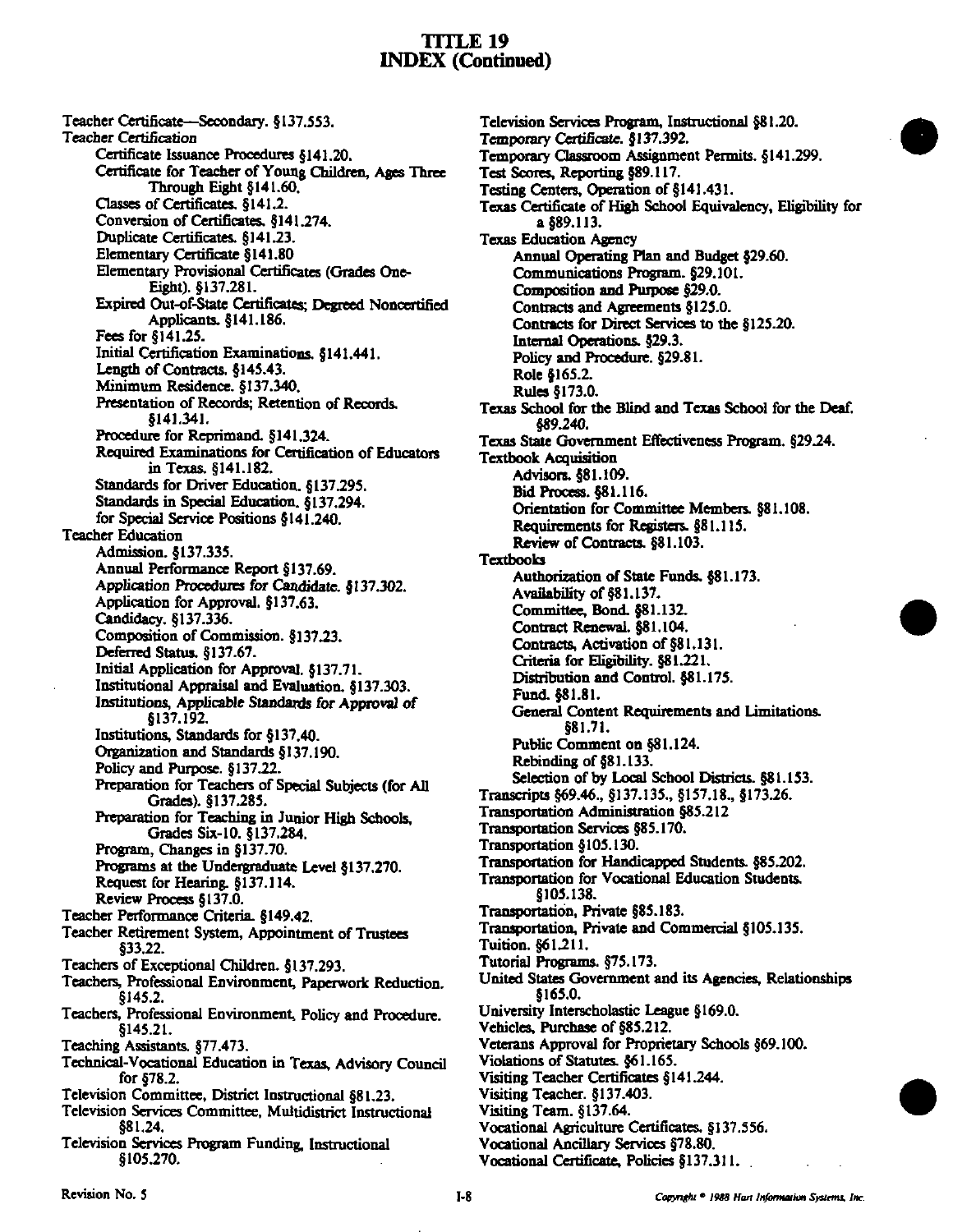Vocational Education Allocation of Funds for Supportive Purposes §78.140. Annual Application, \$78.3. Certificates §141.120. Certificates, Provisional §141.122. Determination of Eligible Students-General Provisions, §78.102. Evaluations and Reporting. §78.145. Federal 877.453. Personnel. Credit for Work Experience for §121.35. Program Evaluations, §78.123. Program Standards §78.120. Secondary School §78.60. Student Organizations. §78.105. Units and Costs. §105.48. Vocational Education §137.310., §75.80., §75.50. Vocational Home Economics Certificates. §137.557. Vocational Marketing Education Certificates. §137.558. Vocational Program Units for the Texas Department of Corrections, Approval of §78.67. Vocational Program Units to Budget Balance Districts, Allocation of §78.64. Vocational Program Units, Requirements for Continued Approval of §78.68. Vocational Program Units, Requirements for New, Additional, and Continuing §78.63.

Vocational Program Units, Shared §78.65.

 $\overline{\phantom{a}}$ 

Vocational Programs, Equal Access to §78.101.

Vocational Supervisors and Counselors, Requirements for

\$137,315. Vocational Teacher Education, Approval of Institutions which Conduct §137.72.

Vocational and Bilingual Services. §85.203.

Volunteers in Local School Districts, Use of §61,293.

Windham Independent School District (ISD) Allotment. §105.49.

Year-Round School Programs, Pilot Projects for §77.23.

#### **PART III. TEACHERS PROFESSIONAL** PRACTICES COMMISSION

Appeal of Jurisdictional Decision. §181.7. Duties, §181.32. Filing of Complaint, §181.4. Findings of the Commission. §181.16. Format for Complaint. §181.3. Hearing of Complaints, §181.33. Hearing: Rules and Responsibilities. §181.12. Initiation of Complaint, \$181.2. Meetings §181.30. Organization. §181.31. Postponement of Hearing. \$181.15. Prehearing Procedures, 8181.11. Procedure §181.0. Procedures for the Hearing. §181.14. Recommendations to the Commissioner of Education. 4181.17. Report of Findings and Recommendations. §181.18. Response to Complaint. §181.8. Standards, Ethics, and Practices §177.0. Subpoenas and Depositions. §181.13. Withdrawal of Complaint. §181.10.

#### PART IV. THE ADVISORY COUNCIL FOR TECHNICAL-VOCATIONAL **EDUCATION IN TEXAS**

Educational Institutions. §185.1. Hearing Records.§185.5. Hearings Committee. §185.3. Location of Hearings or Meetings. §185.7. Other Hearings and Meetings. §185.2. Public Hearings and Meetings. 6185.4. Rules of Procedure, \$185.6.

 $1.9$